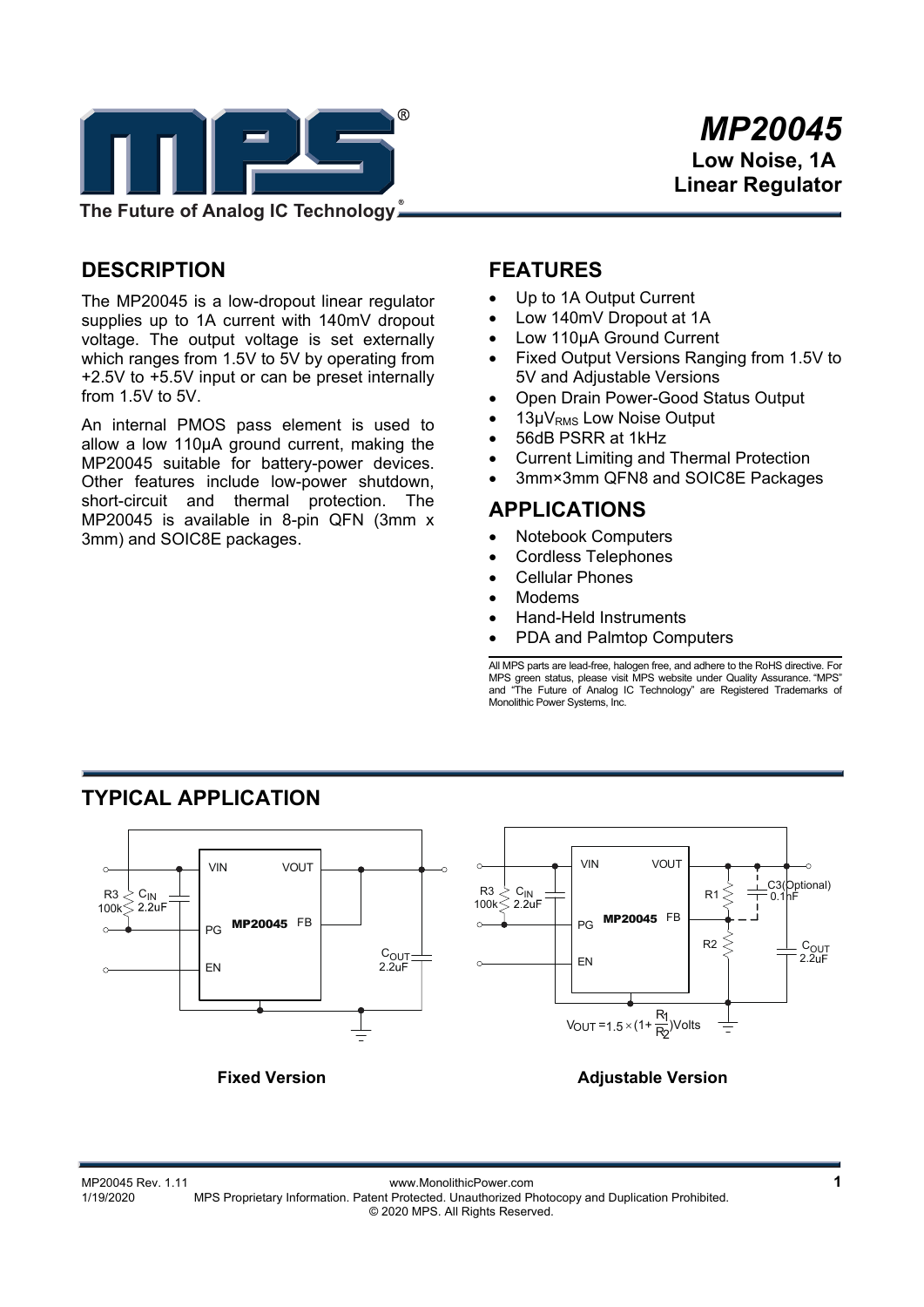

| <b>Part Number*</b> | <b>Output Voltage</b> | Package              | <b>Top Marking</b> | Free Air Temperature $(T_A)$ |
|---------------------|-----------------------|----------------------|--------------------|------------------------------|
| MP20045DQ**         | Adiustable            | $QFN8$ (3mm $x$ 3mm) | 8K                 |                              |
| MP20045DQ-18**      | 1.8V                  | $QFN8$ (3mm $x$ 3mm) | ЗV                 |                              |
| MP20045DQ-25**      | 2.5V                  | $QFN8$ (3mm $x$ 3mm) | 9Ζ                 | -40°C to +85°C               |
| MP20045DN**         | Adiustable            | SOIC8E               | M20045DN           |                              |
| MP20045DN-18**      | 1.8V                  | SOIC8E               | 20045-18           |                              |

### **ORDERING INFORMATION**

\* For fixed output voltage versions between 1.5V and 5V. Contact factory for availability.

\*\* For Tape & Reel, add suffix –Z (e.g. MP20045DQ–Z, MP20045DN–Z); For RoHS compliant packaging, add suffix –LF (e.g. MP20045DQ–LF–Z, MP20045DN–LF–Z).



# **ABSOLUTE MAXIMUM RATINGS (1)**

| VIN, EN, PG, FB to GND  - 0.3V to +6V                     |  |
|-----------------------------------------------------------|--|
|                                                           |  |
| Continuous Power Dissipation $(T_A = +25^{\circ}C)^{(2)}$ |  |
|                                                           |  |
|                                                           |  |
| Free Air Temperature $(T_A)$ -40°C to 85°C                |  |
| Storage Temperature Range-65°C to 150°C                   |  |
| Lead Temperature (Soldering, 10sec)260°C                  |  |

### *ESD Susceptibility*

### *Recommended Operating Conditions* **(3)**

| Operating Junct. Temp $(T_J)$ -40°C to +125°C |  |
|-----------------------------------------------|--|

### *Thermal Resistance* **(4)** *θJA θJC* QFN8 (3x3) .............................. 50 ...... 12 ... C/W

#### **Notes:**

- 1) Exceeding these ratings may damage the device.
- 2) The maximum allowable power dissipation is a function of the maximum junction temperature  $T_J(MAX)$ , the junction-toambient thermal resistance  $\theta_{JA}$ , and the ambient temperature TA. The maximum allowable continuous power dissipation at any ambient temperature is calculated by  $P_D(MAX)=(T_J(MAX)-T_J(MAX))$ TA)/ θJA. Exceeding the maximum allowable power dissipation will cause excessive die temperature, and the regulator will go into thermal shutdown. Internal thermal shutdown circuitry protects the device from permanent damage.
- 3) The device is not guaranteed to function outside of its operating conditions.
- 4) Measured on JESD51-7 4-layer board.

MP20045 Rev. 1.11 www.MonolithicPower.com **2** MPS Proprietary Information. Patent Protected. Unauthorized Photocopy and Duplication Prohibited. © 2020 MPS. All Rights Reserved.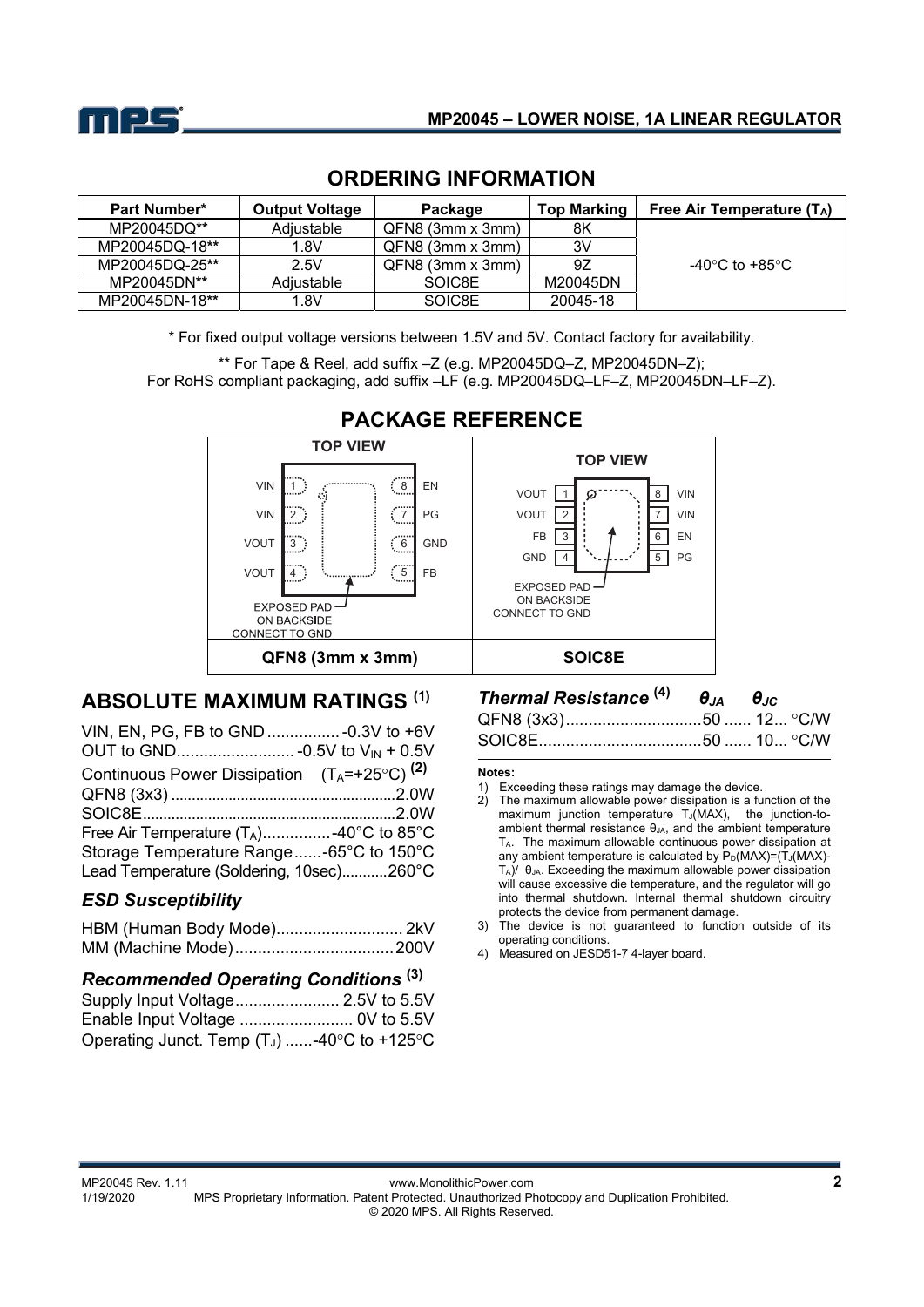

## **ELECTRICAL CHARACTERISTICS**

V<sub>IN</sub>=V<sub>OUT</sub>+0.5V or V<sub>IN</sub>=2.5V, EN=V<sub>IN</sub>, Typical values are at T<sub>A</sub>=+25°C, unless otherwise specified

| <b>Parameter</b>               |                                    | <b>Condition</b>                                                                                           |                                                                  | Min                                    | <b>Typ</b>       | <b>Max</b>       | <b>Units</b>                   |                   |  |
|--------------------------------|------------------------------------|------------------------------------------------------------------------------------------------------------|------------------------------------------------------------------|----------------------------------------|------------------|------------------|--------------------------------|-------------------|--|
| Input Voltage                  |                                    |                                                                                                            |                                                                  | 2.5                                    |                  | 5.5              | V                              |                   |  |
| Input Under voltage Lockout    |                                    | V <sub>IN</sub> rising                                                                                     |                                                                  | $\overline{2.0}$                       |                  | $\overline{2.3}$ | $\overline{\mathsf{v}}$        |                   |  |
|                                | Hysteresis of UVLO                 |                                                                                                            |                                                                  |                                        |                  | 160              |                                | mV                |  |
|                                | FB Accuracy                        | Adjustable                                                                                                 | $IOUT=1mA$                                                       |                                        | $-2.5$           | 2.5              |                                |                   |  |
|                                | Output Voltage                     | 1.5V                                                                                                       | $I_{OUT}$ =1mA, 2.5V <v<sub>IN&lt;5.5V</v<sub>                   |                                        | $-2.5$           |                  | 2.5                            | $\%$              |  |
|                                | Accuracy                           | 1.8V                                                                                                       | $I_{OUT}$ =1mA, 2.5V <v<sub>IN&lt;5.5V</v<sub>                   |                                        | $-2.5$           |                  | 2.5                            |                   |  |
|                                |                                    | 2.5V                                                                                                       | $IOUT=1mA, 3V< VIN < 5.5V$                                       |                                        | $-2.5$           |                  | 2.5                            |                   |  |
|                                | Maximum Output Current             |                                                                                                            | Continuous, VIN>=3V                                              |                                        | 1                |                  |                                | A                 |  |
|                                | <b>Short-Circuit Current Limit</b> |                                                                                                            | $VOUT=0, VIN=3V$                                                 |                                        |                  | 1.6              |                                | A                 |  |
|                                | In-Regulation Current Limit        |                                                                                                            | Vout within 4% of normal output<br>voltage V <sub>IN</sub> =5.5V |                                        | 1.4              | 2.2              | 3.0                            | $\mathsf{A}$      |  |
|                                | <b>Ground Current</b>              |                                                                                                            | $IOUT=100µA$                                                     |                                        |                  | 110              |                                | μA                |  |
|                                | Dropout Voltage <sup>(5)</sup>     |                                                                                                            | $IOUT=1A$                                                        |                                        |                  | 140              | 280                            | mV                |  |
| Line Regulation <sup>(6)</sup> |                                    | $V_{\text{OUT}} + 0.5V$<br>$5.5V$ ,<br>$V_{IN}$ from<br>to<br>$IOUT=5mA$                                   |                                                                  | $-0.15$                                |                  | 0.15             | %N                             |                   |  |
|                                | Load Regulation(7)                 |                                                                                                            | lout from 1mA to 1A                                              |                                        |                  | $-0.3$           |                                | $\frac{1}{2}$     |  |
| <b>Output Voltage Noise</b>    |                                    | $V_{IN} = 3.3V$ , $V_{OUT} = 2.8V$ , $C_{OUT} = 2.2\mu F$ ,<br>Iout=100mA, f ranges from 10Hz to<br>100kHz |                                                                  |                                        | 13               |                  | <b>µVRMS</b>                   |                   |  |
| <b>PSRR</b>                    |                                    | At 1kHz, lout=250mA                                                                                        |                                                                  |                                        | 56               |                  | dB                             |                   |  |
| Shutdown Supply Current        |                                    | $V_{IN} = +5.5V$                                                                                           |                                                                  |                                        | 5                | 16               | μA                             |                   |  |
|                                |                                    |                                                                                                            | EN Logic High                                                    |                                        | $\overline{1.5}$ |                  |                                | $\vee$            |  |
| <b>EN PIN Threshold</b>        |                                    | <b>EN Logic Low</b>                                                                                        |                                                                  |                                        |                  | 0.4              |                                |                   |  |
| EN pin PULL-UP resistor        |                                    |                                                                                                            |                                                                  | 550k                                   | 1.1M             |                  | Ω                              |                   |  |
| Thermal Shutdown Temperature   |                                    | Typical thermal hysteresis =20°C                                                                           |                                                                  |                                        | 150              |                  | $\overline{C}$                 |                   |  |
| Minimum input voltage          |                                    | $I_{\text{OUT(PG)}} = 300 \mu A$                                                                           |                                                                  |                                        | 1.1              | 1.3              | $\overline{\mathsf{v}}$        |                   |  |
|                                |                                    | Trip threshold voltage                                                                                     |                                                                  | MP20045                                |                  |                  |                                |                   |  |
| PG                             |                                    |                                                                                                            | V <sub>OUT</sub> decreasing                                      | MP20045-15<br>MP20045-18<br>MP20045-25 | 80               |                  | 86                             | %V <sub>OUT</sub> |  |
| Hysteresis voltage             |                                    | Measured at Vout                                                                                           |                                                                  |                                        | 6                |                  | $\overline{\%V_{\text{OUT}}}\$ |                   |  |
| Output low voltage             |                                    | $IOUT(PG)=1mA$                                                                                             |                                                                  |                                        | 0.15             | 0.4              | V                              |                   |  |
| Leakage current                |                                    | $V_{(PG)} = 5.5V$                                                                                          |                                                                  |                                        |                  | 1                | μA                             |                   |  |

**Notes:** 

5) Dropout Voltage is defined as the input to output differential when the output voltage drops 100mV below its nominal value.

6) Line Regulation=
$$
\frac{\left|V_{OUT[v_{IN(MANX})]}-V_{OUT[v_{IN(MINN})]}\right|}{\left[V_{IN(MAX)}-V_{IN(MIN)}\right] \times V_{OUT(NOM)}} \times 100(\% / V)
$$
  
7) Load Regulation=
$$
\frac{\left|V_{OUT[v_{OUT(MAN)]}}-V_{OUT[v_{OUT(MIN)]}}\right|}{V_{OUT(NOM)}} \times 100(\%)
$$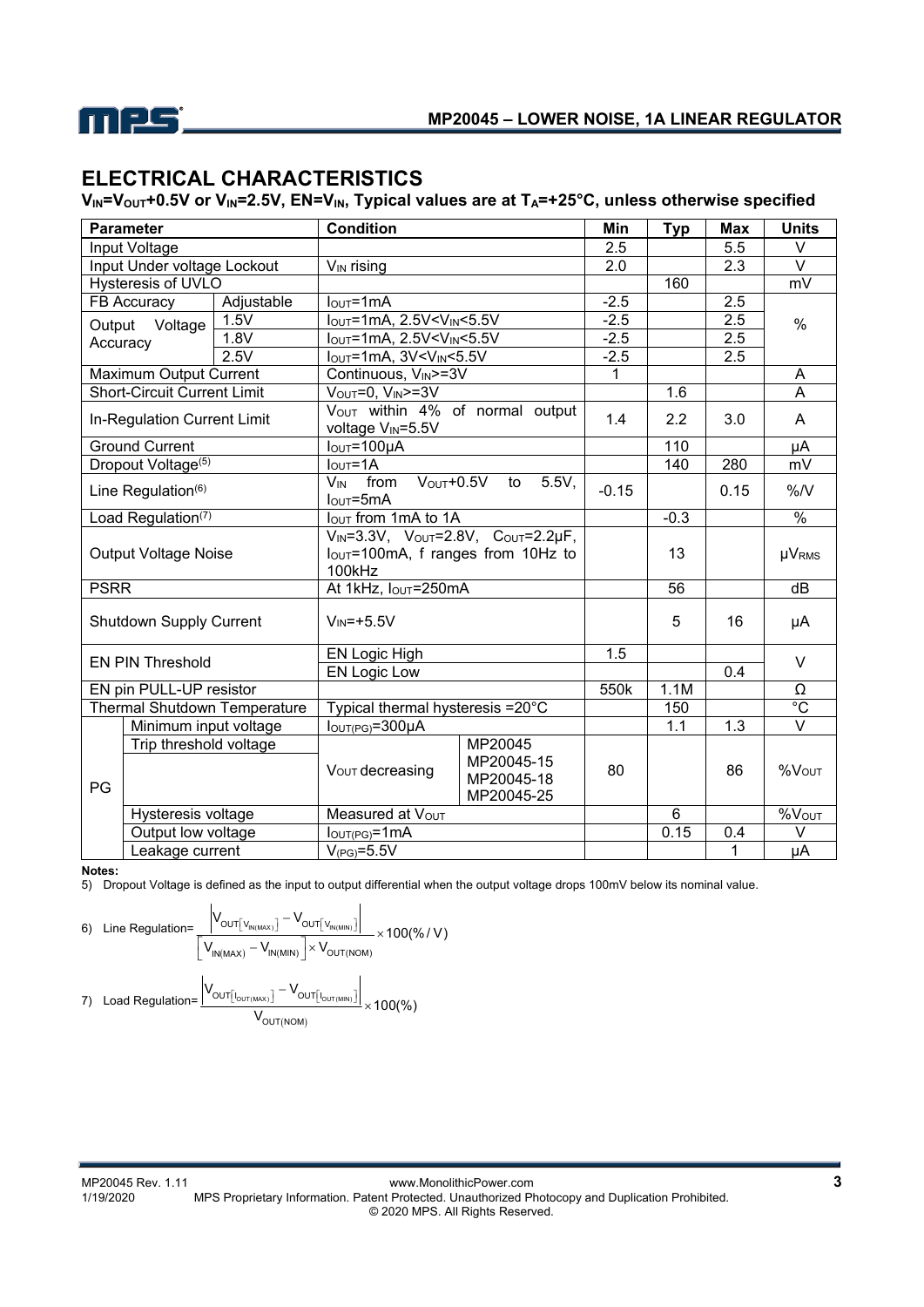

# **PIN DESCRIPTION**

| QFN8 (3X3)<br>Pin# | SOIC8E<br>Pin# | <b>Name</b>                   | <b>Description</b>                                                                                                                                                                                                                    |
|--------------------|----------------|-------------------------------|---------------------------------------------------------------------------------------------------------------------------------------------------------------------------------------------------------------------------------------|
| 1, 2               | 7, 8           | <b>VIN</b>                    | Regulator Input. Supply voltage ranges from +2.5V to 5.5V. Bypass with<br>2.2µF capacitor. These pins must be externally connected for proper<br>operation even if they are internally connected.                                     |
| 3, 4               | 1, 2           | <b>VOUT</b>                   | Regulator output. Bypass with a 2.2µF low-ESR capacitor to GND.<br>Connect all the pin together externally.                                                                                                                           |
| 5                  | 3              | FB.                           | Feedback Input.<br>For the adjustable output version, connect FB to the center point of the<br>external resistor divider. The feedback threshold voltage is 1.5V.<br>For the fixed output version, connect FB to the output directly. |
| 6                  | 4              | <b>GND</b><br>Expose<br>d pad | Ground. Connect exposed pad to GND plane for optimal thermal<br>performance.                                                                                                                                                          |
| 7                  | 5              | <b>PG</b>                     | Open-drain power-good (PG) output.                                                                                                                                                                                                    |
| 8                  | 6              | <b>EN</b>                     | Positive polarity enable (EN) input. Regulator Enable Control Input. Drive<br>EN above 1.5V to turn on the MP20045. Drive EN below 0.4V to turn it off.<br>Do not float the EN pin.                                                   |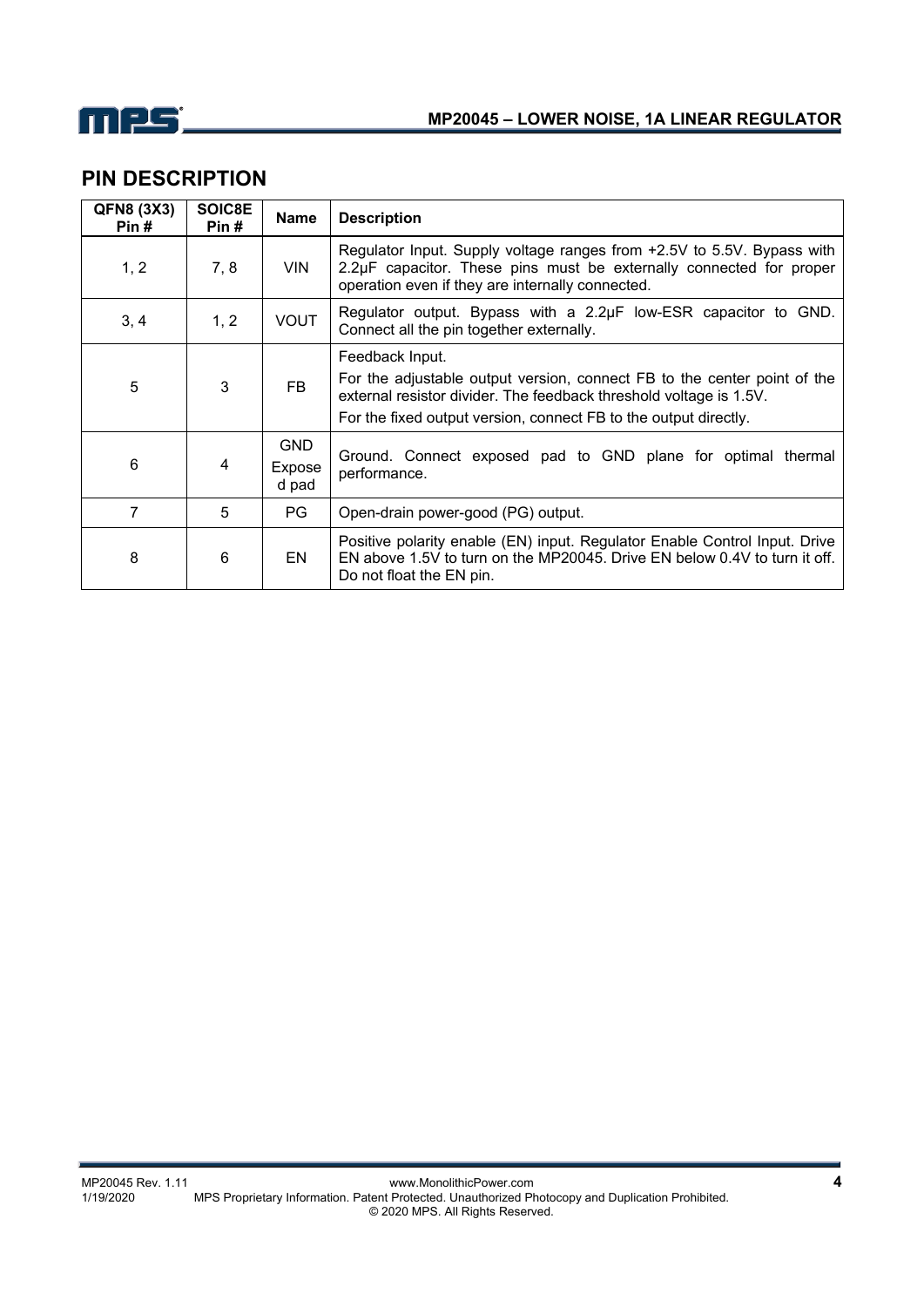

## **TYPICAL PERFORMANCE CHARACTERISTICS**

**V<sub>IN</sub>=3.3V, V<sub>OUT</sub>=2.8V, C<sub>IN</sub>=C<sub>OUT</sub>=2.2μF, T<sub>A</sub>=25°C, unless otherwise noted** 



MP20045 Rev. 1.11 www.MonolithicPower.com<br>1/19/2020 MPS Proprietary Information. Patent Protected. Unauthorized Photocopy and Duplication Prohibited. MPS Proprietary Information. Patent Protected. Unauthorized Photocopy and Duplication Prohibited. © 2020 MPS. All Rights Reserved.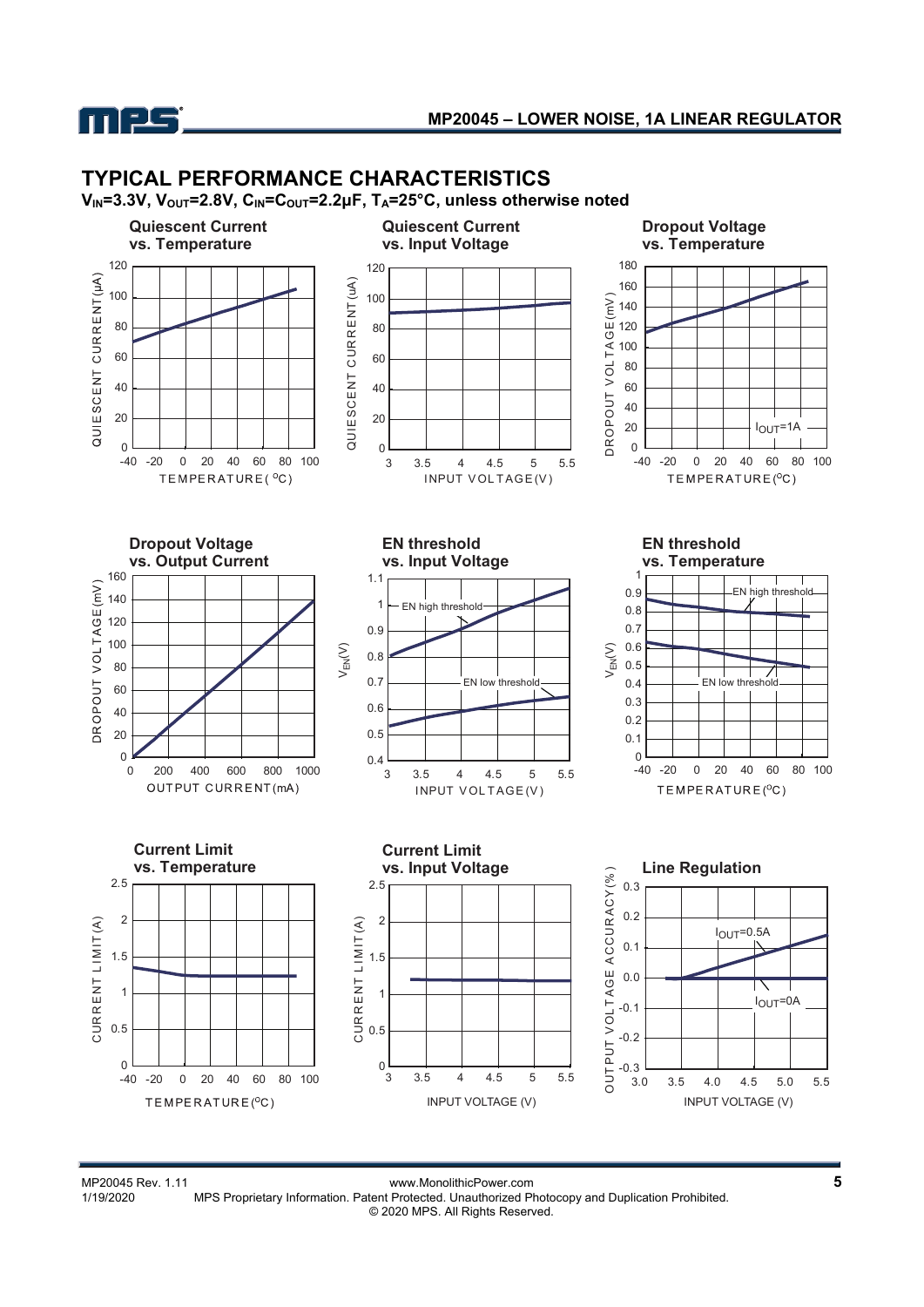

0 200 400 600 800 1000 OUTPUT CURRENT (mA)

# **TYPICAL PERFORMANCE CHARACTERISTICS (***continued***)**

**V<sub>IN</sub>=3.3V, V<sub>OUT</sub>=2.8V, C<sub>IN</sub>=C<sub>OUT</sub>=2.2μF, T<sub>A</sub>=25°C, unless otherwise noted** 

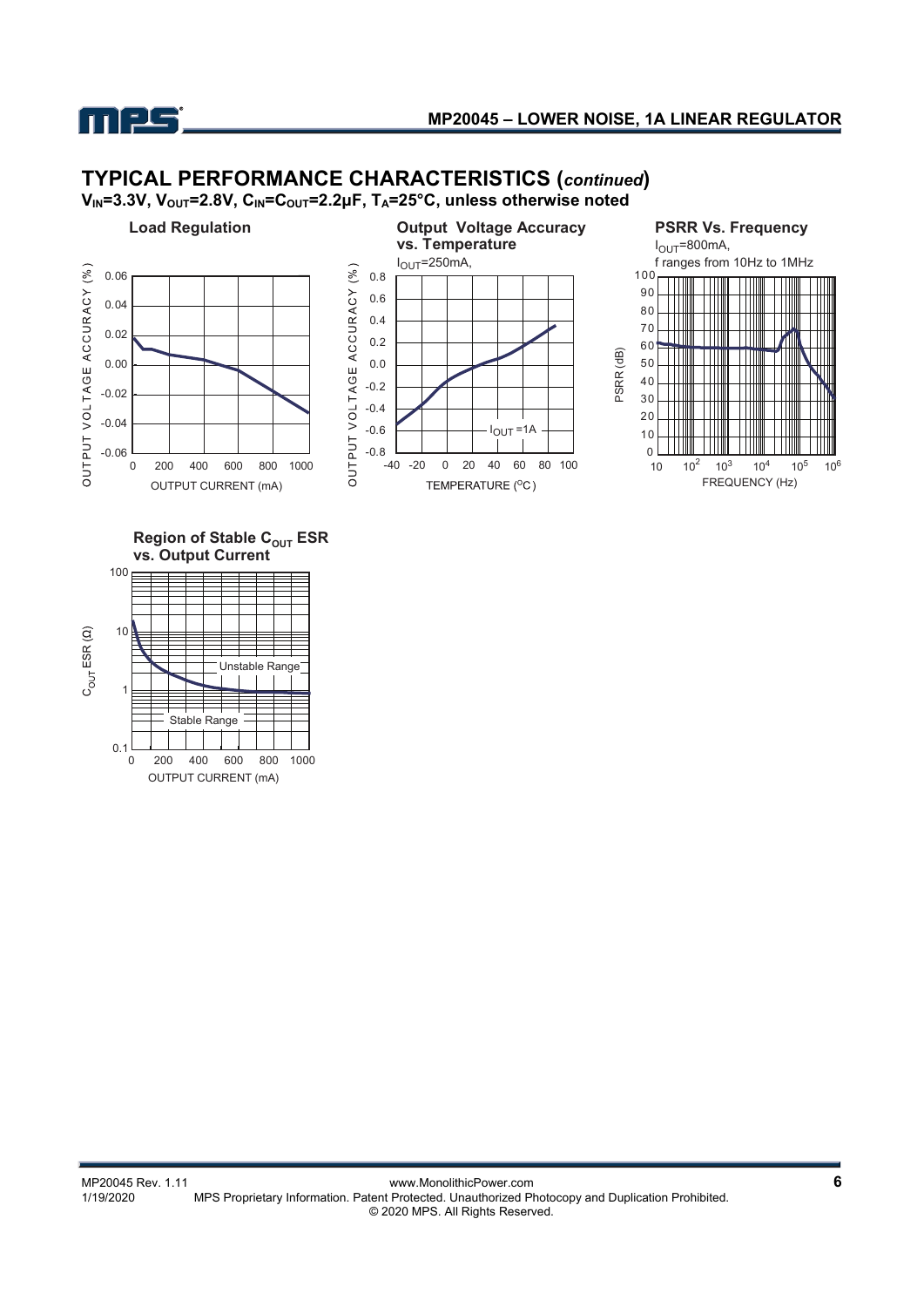

# **TYPICAL PERFORMANCE CHARACTERISTICS (***continued***)**

**VIN=3.3V, VOUT=2.8V, CIN=COUT=2.2μF, TA=25°C, unless otherwise noted** 

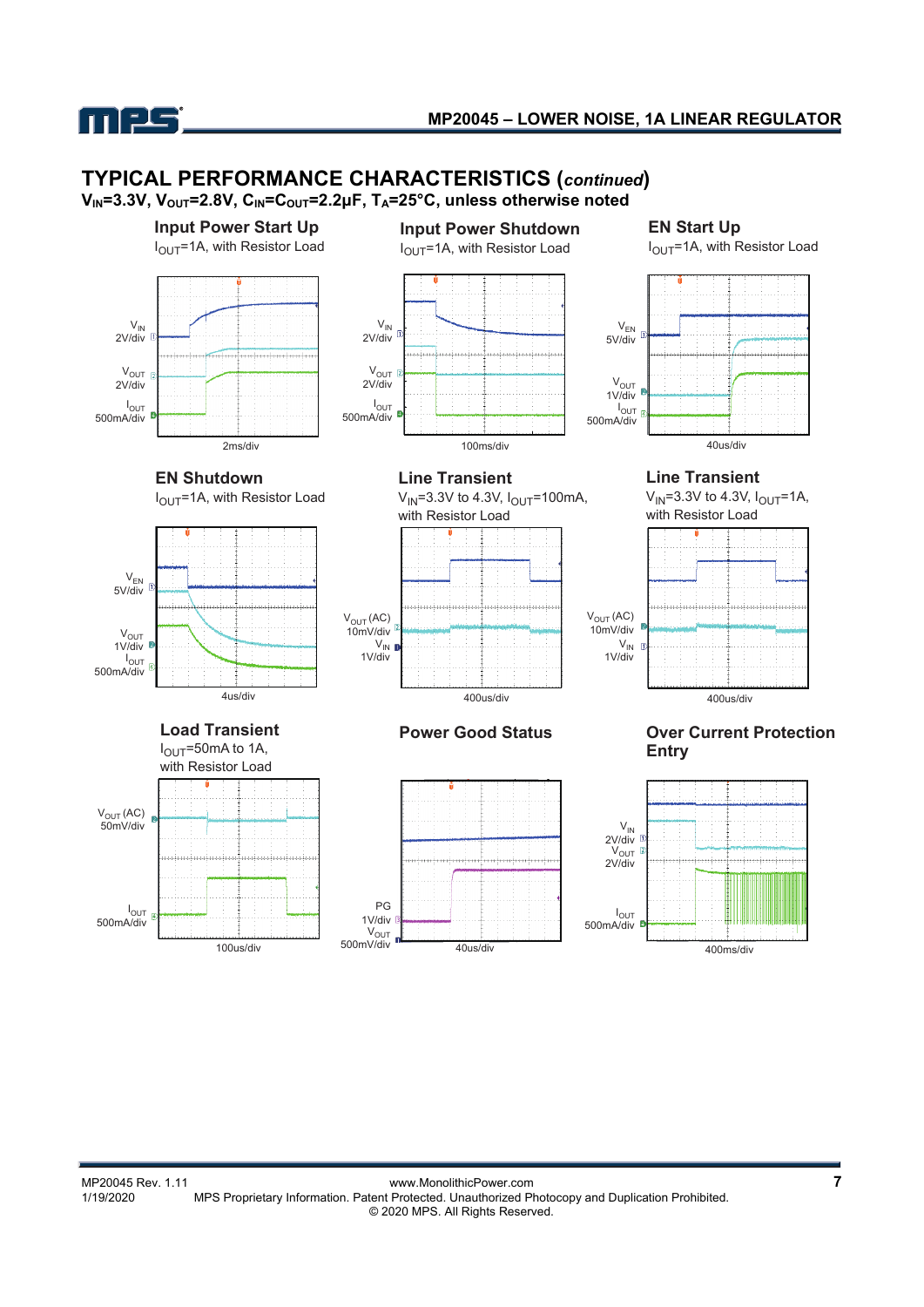

# **TYPICAL PERFORMANCE CHARACTERISTICS (***continued***)**

**V<sub>IN</sub>=3.3V, V<sub>OUT</sub>=2.8V, C<sub>IN</sub>=C<sub>OUT</sub>=2.2μF, T<sub>A</sub>=25°C, unless otherwise noted** 

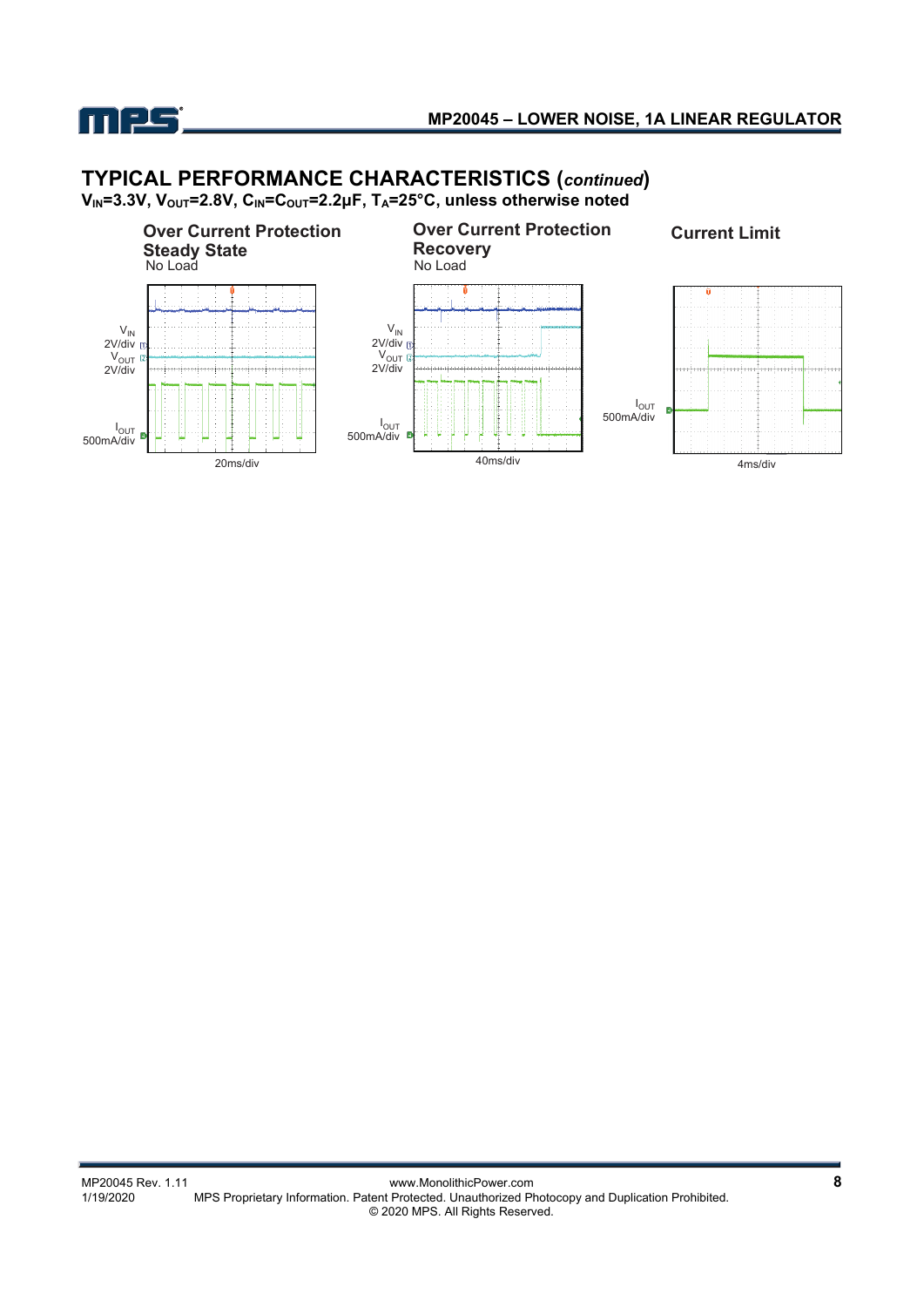

## **BLOCK DIAGRA**



## **OPERATION**

The MP20045 is a low-dropout linear regulator supplies up to 1A current. It is intended for use in devices that require very low voltage, low quiescent, low noise and high PSRR such as wireless LAN, battery powered equipment and hand-held equipment.

The MP20045 uses an internal PMOS as the pass element and features internal thermal shutdown and internal current limit circuit.

#### **Dropout Voltage**

Dropout voltage is the minimum input to output differential voltage required for the regulator to maintain an output voltage within 100mV of its nominal value. Because the PMOS pass element behaves as a low-value resistor, the dropout voltage of MP20045 is very low.

#### **Shutdown**

The MP20045 can be switched ON or OFF by a logic input at the EN pin. A high voltage at this pin will turn the device on. When the EN pin is low, the regulator output is off. The EN pin should be tied to VIN to keep the regulator output always on if the application does not require the shutdown feature. Do not float the EN pin.

#### **Current Limit**

The MP20045 includes a current limit structures which monitor and control PMOS's gate voltage limiting the guaranteed maximum output current to 1.2A.

#### **Thermal Protection**

Thermal protection turns off the PMOS when the junction temperature exceeds +150ºC, allowing the IC to cool. When the IC's junction temperature drops by 20ºC, the PMOS will be turned on again. Thermal protection limits total power dissipation in the MP20045. For reliable operation, junction temperature should be limited to 125 ºC maximum.

### **Load-Transient Considerations**

The output response of load-transient consists of a DC shift and transient response. Because of the excellent load regulation of MP20045, the DC shift is very small. The output voltage transient depends on the output capacitor's value and the ESR. Increasing the capacitance and decreasing the ESR will improve the transient response.

MP20045 Rev. 1.11 www.MonolithicPower.com **9** MPS Proprietary Information. Patent Protected. Unauthorized Photocopy and Duplication Prohibited. © 2020 MPS. All Rights Reserved.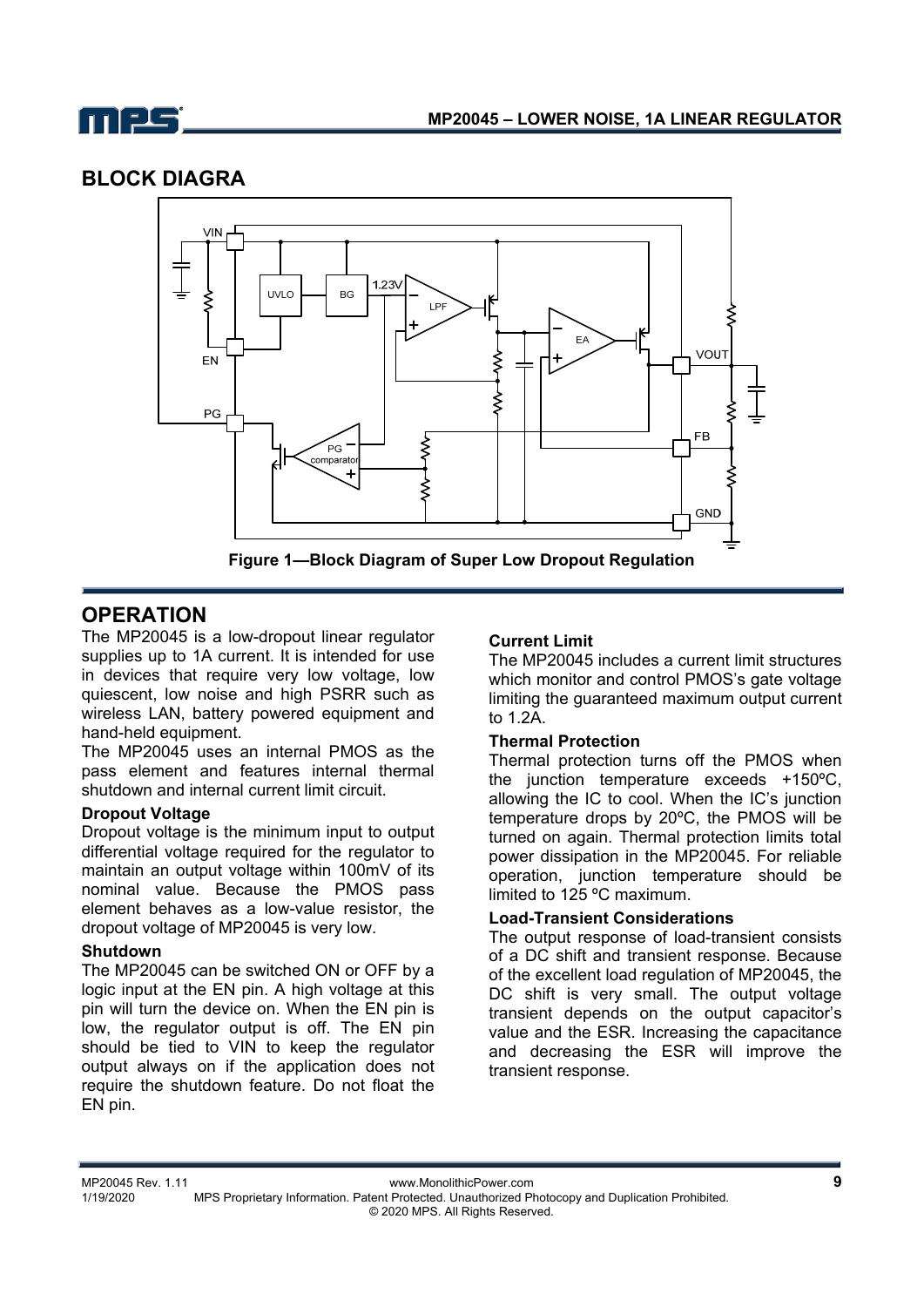

### **APPLICATION INFORMATION**

#### **Setting the Output Voltage**

The output voltage of MP20045 can be set externally which ranges from 1.5V to 5V by operating from +2.5V to +5.5V input or preset internally at 1.5V, 1.8V, 2.5V, 5V. For the adjustable version, the output voltage is set by using a resistive voltage divider from the output voltage to FB pin. The voltage divider divides the output voltage down to the feedback voltage by the ratio:

$$
V_{FB} = V_{OUT} \frac{R2}{R1 + R2}
$$

Where  $V_{FB}$  is the feedback threshold voltage ( $V_{FB}$  = 1.5V), and  $V_{OUT}$  is the output voltage. Thus the output voltage is:

$$
V_{OUT} = 1.5 \times \frac{R1 + R2}{R2}
$$

R2 can be as high as 100kΩ, but a typical value is 10kΩ. Using that value, R1 is determined by:

$$
R1 = R2 \times \left(\frac{V_{OUT} - V_{FB}}{V_{FB}}\right)
$$

For example, for a 2.8V output voltage, R2 is 10kΩ, and R1 is 8.66kΩ. You can select a standard 8.66kΩ (±1%) resistor for R1.

#### **Power Dissipation**

The power dissipation for any package depends on the thermal resistance of the case and circuit board, the temperature difference between the junction and ambient air, and the rate of air flow. The power dissipation across the device can be represented by the equation:

$$
P = (V_{IN} - V_{OUT}) \times I_{OUT}
$$

The allowable power dissipation can be calculated using the following equation:

$$
P_{(MAX)} = (T_{Junction} - T_{Ambient}) / \theta_{JA}
$$

Where  $(T_{\text{Junction}} - T_{\text{Ambient}})$  is the temperature difference between the junction and the surrounding environment,  $\theta$ JA is the thermal resistance from the junction to the ambient environment. Connecting the GND pin of MP20045 to ground using a large pad or ground plane helps to channel heat away.

#### **Output Capacitor Selection**

The MP20045 is designed specifically to work with very low ESR ceramic output capacitor in space-saving and performance consideration. A 2.2µF ceramic capacitor with ESR lower than 0.9Ω is suitable for the MP20045 application circuit. Output capacitor of larger values will help to improve load transient response and reduce noise with the drawback of increased size.



**Figure 2—Relationship between ESR and LDO Stability**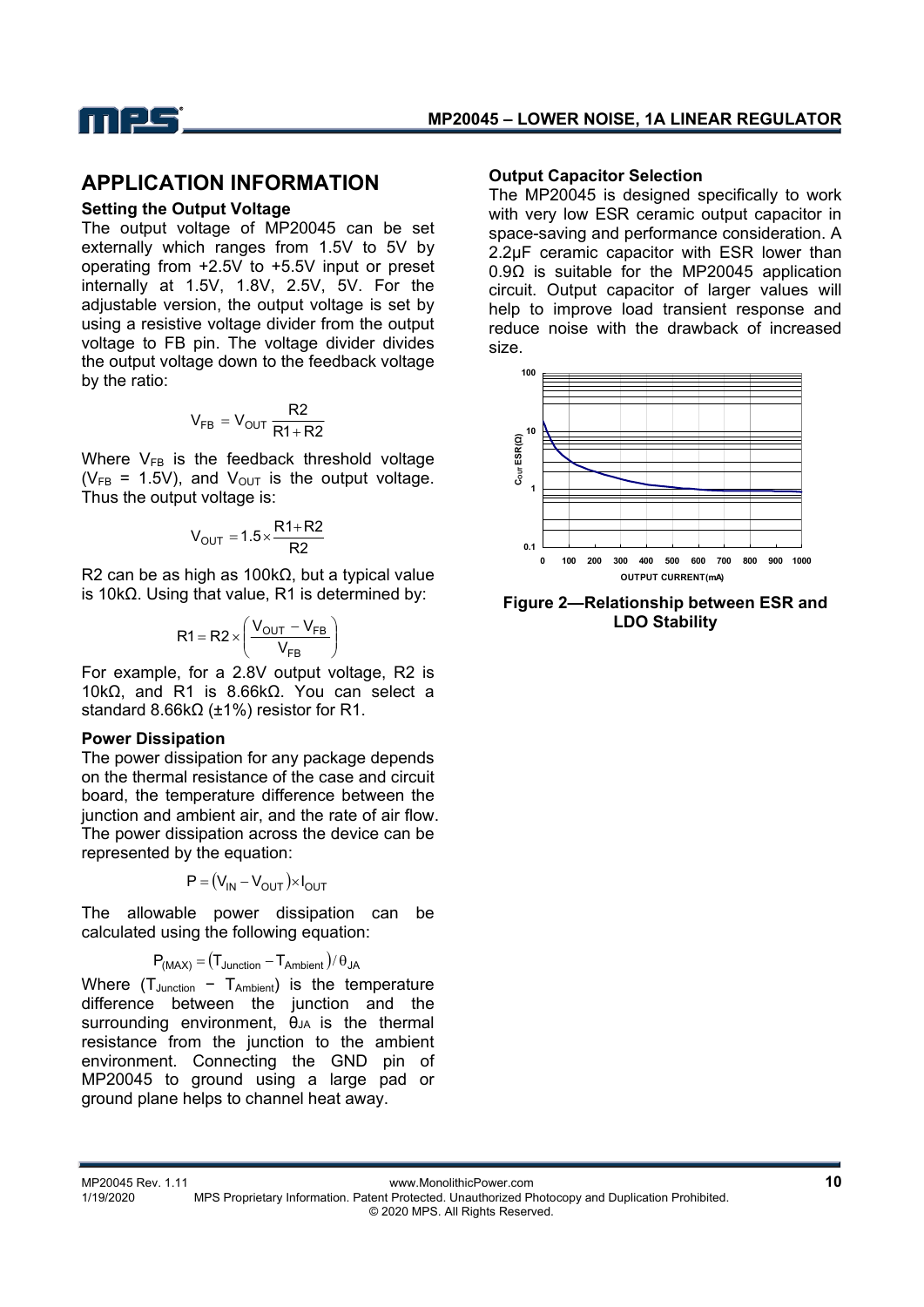

## **PACKAGE INFORMATION**





**BOTTOM VIEW**



**FRONT VIEW**





### **RECOMMENDED LAND PATTERN**



**DETAIL "A"**

### **NOTE:**

- **1) CONTROL DIMENSION IS IN INCHES. DIMENSION IN BRACKET IS IN MILLIMETERS.**
- **2) PACKAGE LENGTH DOES NOT INCLUDE MOLD FLASH, PROTRUSIONS OR GATE BURRS.**
- **3) PACKAGE WIDTH DOES NOT INCLUDE INTERLEAD FLASH OR PROTRUSIONS.**
- **4) LEAD COPLANARITY (BOTTOM OF LEADS AFTER FORMING)** SHALL BE 0.004" INCHES MAX.
- **5) DRAWING CONFORMS TO JEDEC MS-012, VARIATION BA.**
- **6) DRAWING IS NOT TO SCALE.**